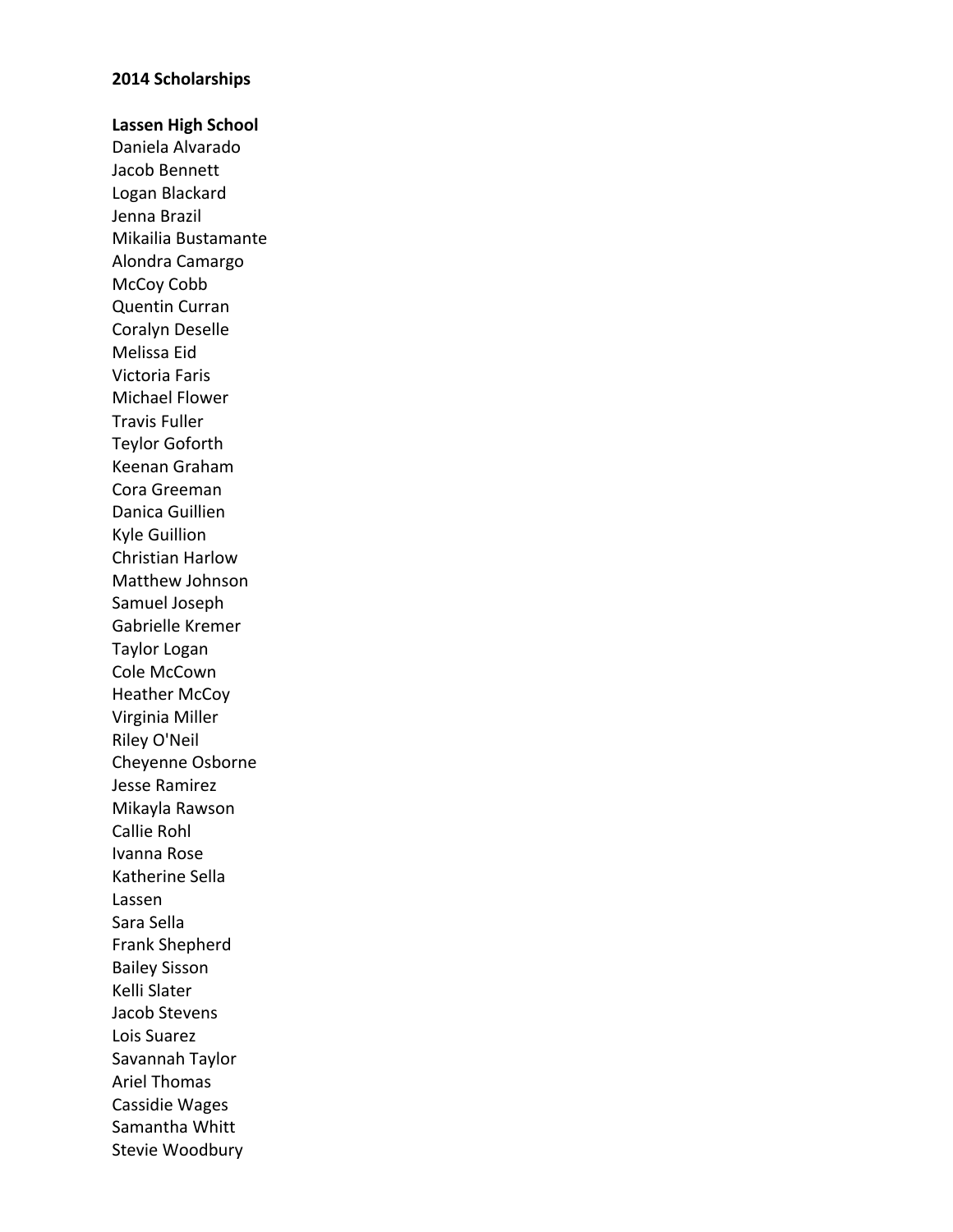Jacob Zuniga

## **Big Valley High School** Uriania Sanchez

## **Herlong High School**

Christopher Lasater Judith Spoon Faith Thompson

# **Modoc High School**

Joseph Wood

# **Yreka High School**

Erica Phillips

## **Westwood High School** Kiefer Larkin

# **Mt. Lassen Charter**

Noah Cathey Amy Farley Seraphina Gentry Kira Keating Benjamin Sanchez Noah Shuford

# **Williams Home School**

Austin Williams

# **2015 Scholarships**

# **Lassen High School**

Kristen Anaya Sierra Arey Brianna Ashmore Emily Blackard Haley Del Carlo Juliann Dixon Jacob Escobar Hunter Fleshman Joseph Giusti Abigail Hale Sara Hernandez-Rodriquez Jamie Kerby Jacob Kitley Miranda Langenhorst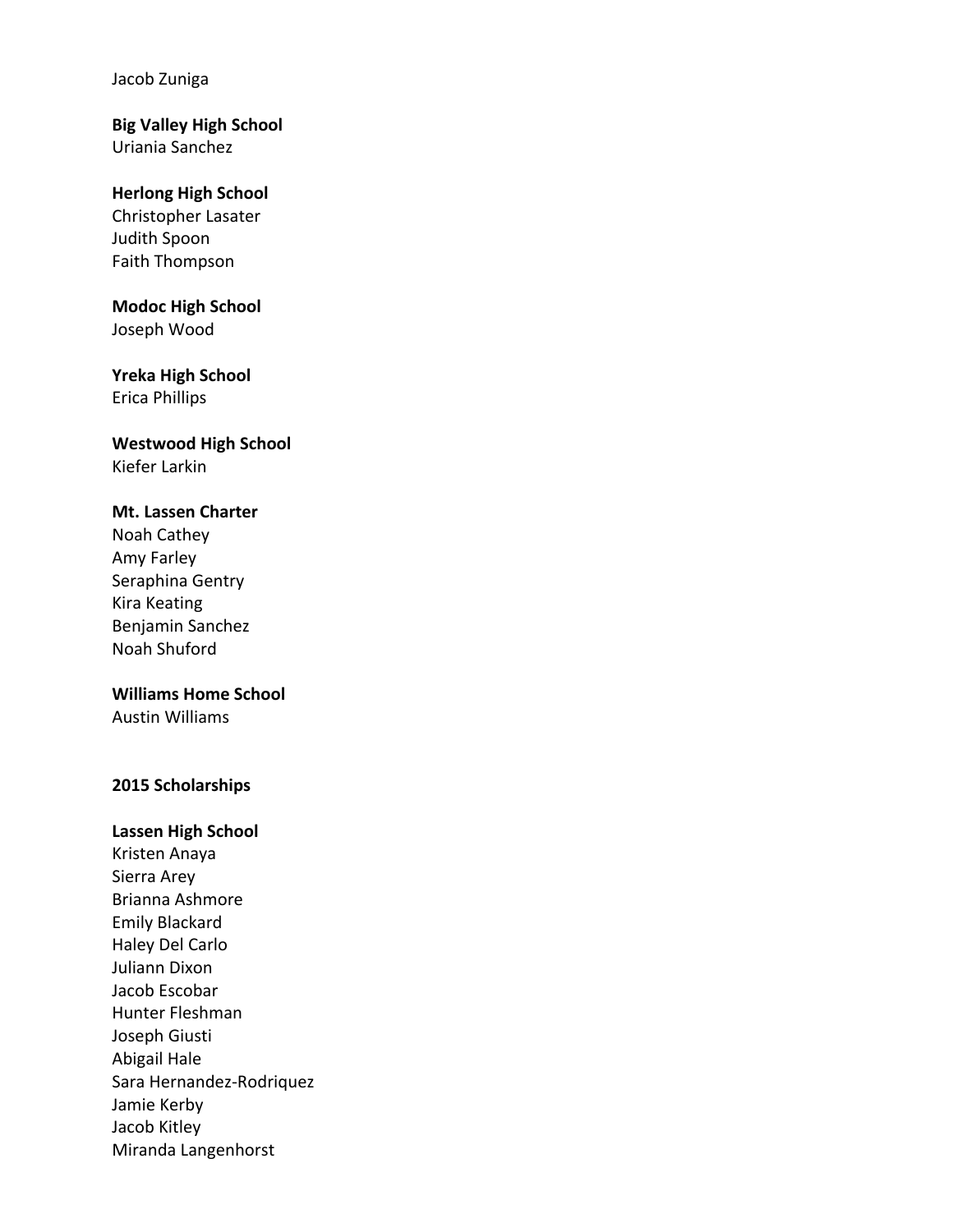Michaela Lasky Miriam Lavacot Jessie Lee Rebecca Lee Kayte Lee Macy Loe Logan Loflin Catherine Miller Celena Moore Joanna Mothershead CT Neely Calli Oxford Daniel Paris Garrett Prater Dalton Reed Natalie Renfro Meghan Robbins Julisa Rodriquez Brian Rose Jr Jordan Sandeen Katelynn Simmerson Taylor Speers Alexandra Stading Elizabeth Stalter Adrianna Torres Faith VanLandingham Judy Vargas **Tyler Westfall** Alexander Whipple Natalie Zupan

## **Big Valley High School**

Amanda Bricker Erica Stevenson Cheyenne DeLoyola Isabella Murphy

## **Chester High School**

Javier Contreras David Harris Joseph James

# **Herlong High School**

Jessie Hooker Alexandra Kiel Jamie Dominquez Patrick Hinojos Heather Thurber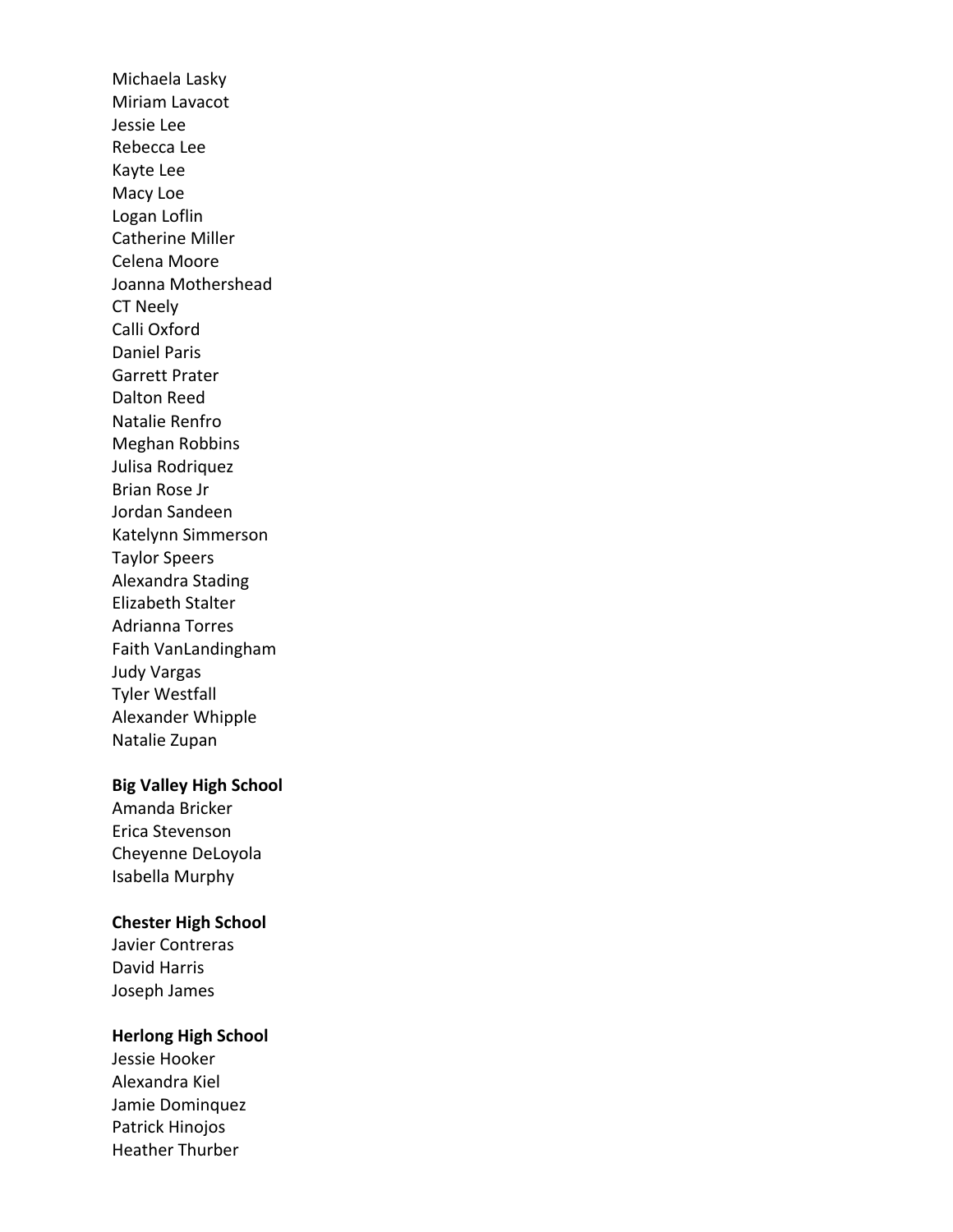# **Long Valley High School**

Makayla Darling Mia Fear

# **Modoc High School**

Kelly Schmidt

## **Mt Lassen Charter**

Madison Cole Benjamin Farley **Trent Mooney** Ayla Moore Steven Parry Tanya Smith Vanessa Smith Logan Stevens Kaelin Winfrey Alexander Young

# **Surprise Valley High School**

Henry Linker

## **Westwood High School**

Matthew Ceaglio Mariah Hennessey Elizabeth Patton Paige Sims Sedona Stewart

# **Westwood Charter**

Christy Hansen

# **Home School**

**Tiler Whiteaker** 

# **2016 Scholarships**

## **Lassen High School**

Crystal Billings Amanda Bowles Katrina Brackett Heather Brooks Ryan Carver Cheyanne Crozer **Oliver Cruz** Harlie Gallyer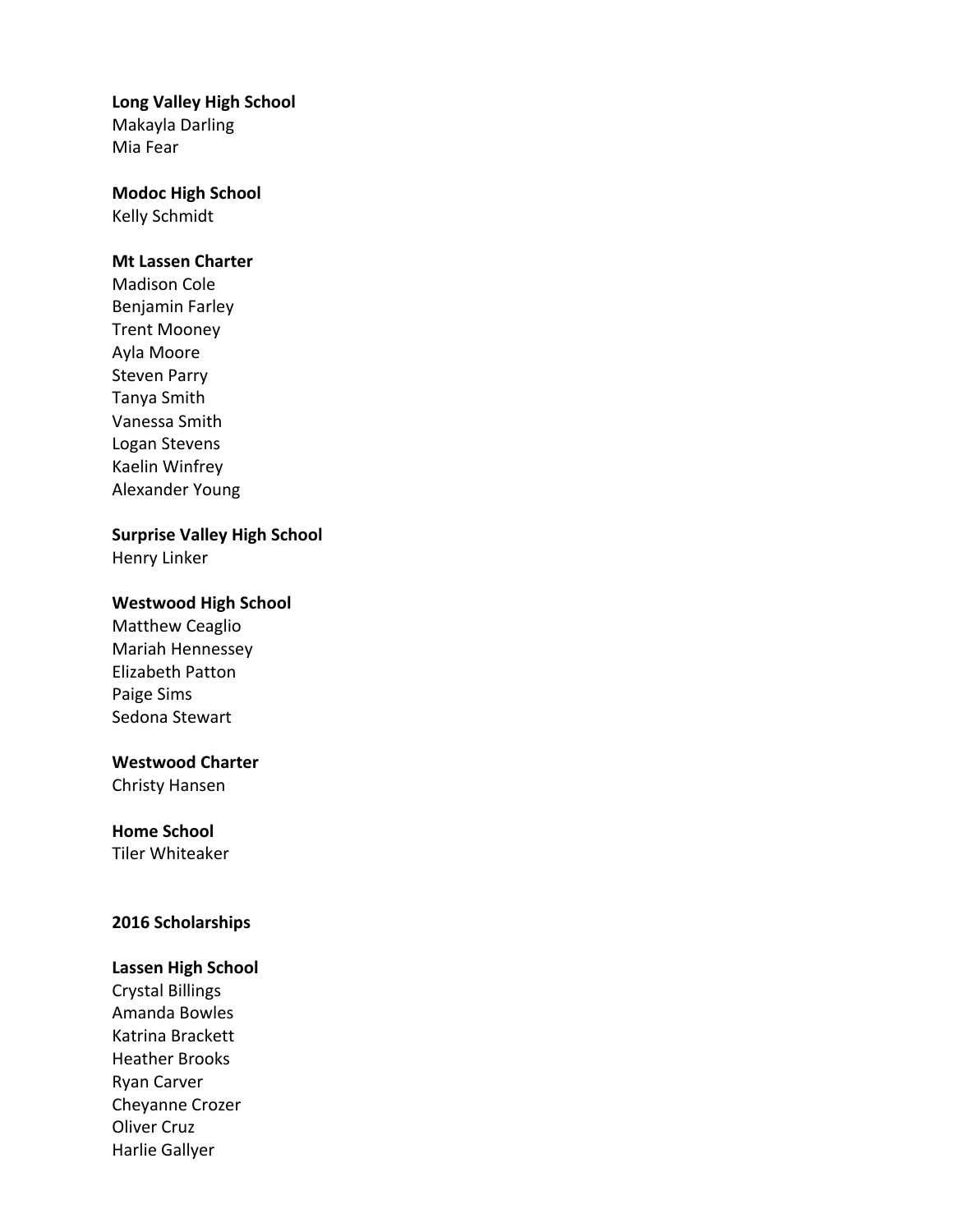Hailey Hanna Garyn Harlan **Trent Lewis** Sonia Martinez Nathaniel Rose Carissa Shaffer Tatum Uruburu Michelle Vasquez Cyrus White Andria Woodward Angelina Woodward Samuel Yonan Alexis Zuniga

**Chester High School** 

Antonio Marro

**Herlong High School** Sadie Cole

**Modoc High School** Alex Valencia

**Mt. Lassen Charter** Spencer Cole

# **Westwood High School** Brittany Chamberlain

Quincy Fargo

# **2017 Scholarships**

## **Lassen Union High School**

Alissa Marie Adler Logan Amrein Diana Andrade Chad Arnold Samantha Averill Kyla Bosse Madeline Camacho Hannah Carson Lindsay Cimino Abigail Rose Colledge Luke Crawford Derek James Evans Myrissa Geer Kylie Collins Hallie Feger